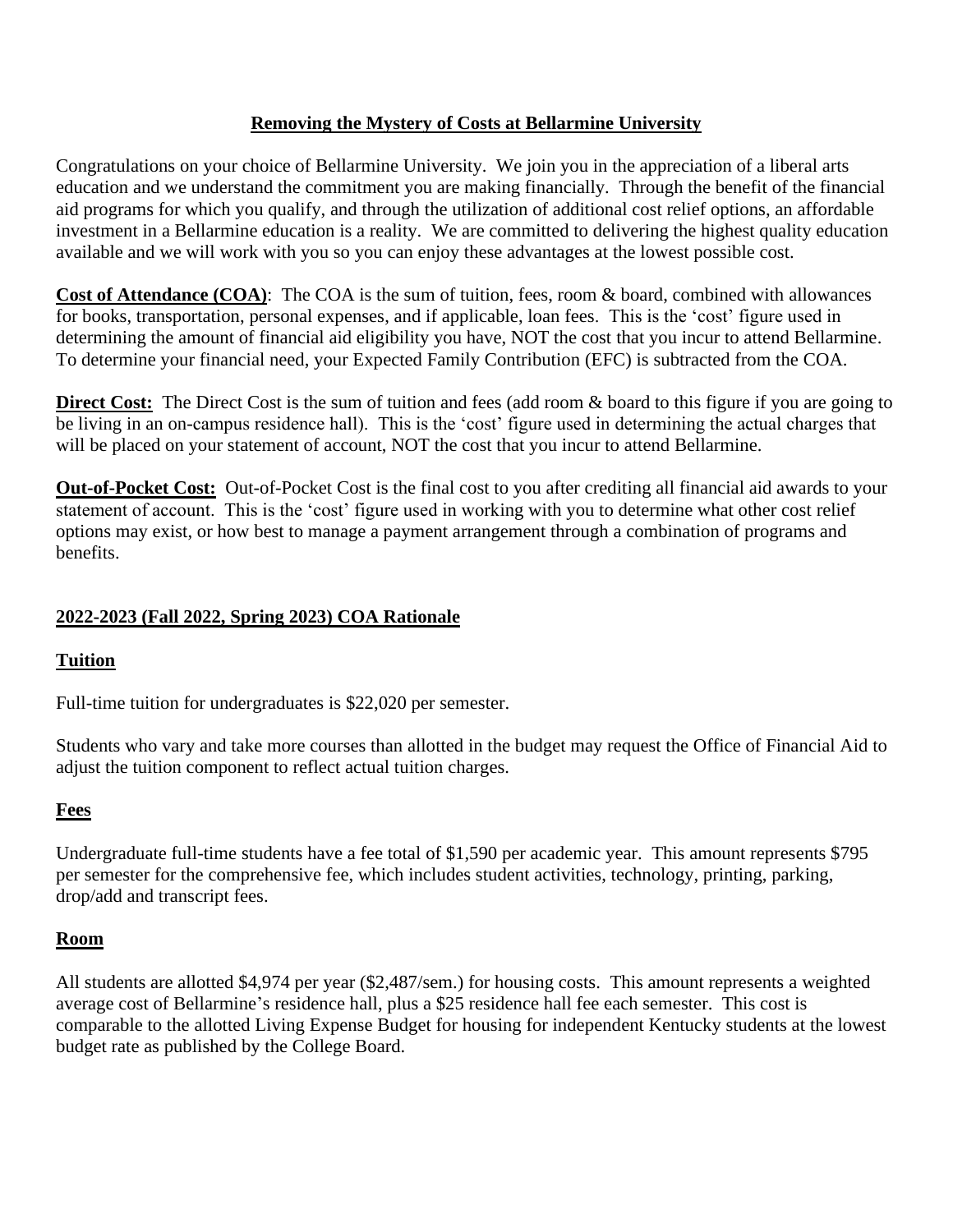# **Board**

Students are allotted \$4,740 for board for the academic year. This amount represents the cost of a meal plan, which costs \$2,370 per semester. Various options are available for students in 22-23.

# **Books**

The cost of books and course materials are included in the tuition price for full-time undergraduate students. Part-time and all other students (graduate, second degree, and adult studies) will receive OnCourse materials at a cost of \$25 per credit hour.

# **Transportation**

Full-time students are allotted \$1,690 per year (\$845/sem.) for travel expenses. Students taking fewer hours have prorated transportation allowances. For instance, students going half-time are allowed \$423 per semester (50%) for transportation These amounts are based upon the College Board's Living Expense Budget provided for 2022-2023. The rate is based upon the lowest budget category.

# **Personal**

Personal expenses are to include miscellaneous course fees, clothing, hygiene items, insurance, and other miscellaneous costs associated with attending Bellarmine University. Full-time students are allowed \$5,530 per year (\$2,765/sem.) for personal expenses. Students taking fewer hours have prorated personal allowances. For instance, students going half-time are allowed \$1,383 per semester (50%) for personal expenses. This cost is based upon the allotted Living Expense Budget at the lowest budget rate as published by the College Board.

### **Loan Fees**

Because the Department of Education charges 1.057% in a fee when disbursing Federal Direct Loans, Bellarmine is able to include estimated loan fees in the COA. Based on the average Direct Loan for the 21-22 award year, an average fee of \$96 per year (\$48/sem.) is added to the COA. This amount is removed from the COA if student chooses not to borrow a Direct Loan.

If a student and parent participate in the PLUS Loan Program, or the graduate student participates in the Grad PLUS Program, an average fee of \$317 per semester (\$634/year) is added to the COA. The origination fee for Parent PLUS Loans is 4.228%.

### **Child Care**

Bellarmine will add child care costs incurred while attending class or studying to the cost of attendance upon request. Students who have child care costs may present those expenses to the Office of Financial Aid for inclusion in the COA.

### **Disability-Related Expenses**